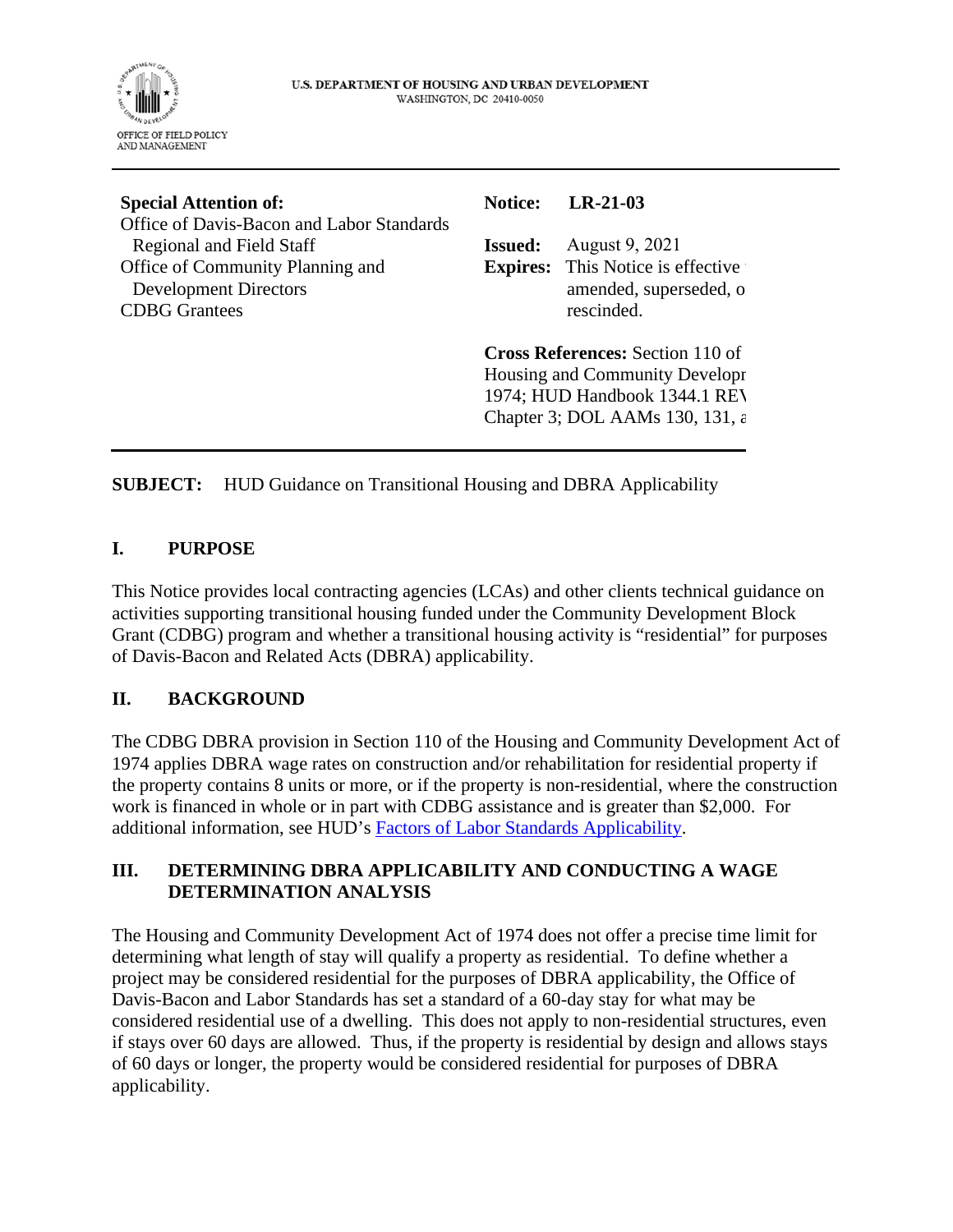To assign a Davis-Bacon wage decision to a CDBG-funded transitional housing project, three separate analyses must occur in the following order:

- 1. Determine if the project is residential as defined by HUD (covered in steps 1 and 2 below),
- 2. If so, determine if there are 8 units or more (covered in step 3), and
- 3. If so, determine which type of Davis-Bacon wage decision would be applicable (covered in step 4).

These analyses are done in four steps, as described below and as displayed in the diagram at the end of this document.

## **Step 1. Determine if the transitional housing project is residential by design:**

- a. **Residential by design.** If a project consists of apartments, single room occupancy (SRO) units, single family, or group homes, etc.; it is considered residential by design; proceed to step two.
- b. **Not Residential by design**. If a project does not consist of apartments, single room occupancy (SRO) units, single family or group homes, etc., it is not residential, regardless of how long the residents may live there. For example, jails, dormitories, or athletic centers with cots for emergency shelter are not residential. DBRA applies and the category of construction is Building.

### **Step 2. Determine if the residential by design project has a residential purpose as defined by HUD**:

- a. **Short Term Stays, No Residential Purpose.** If a project's purpose is for transitional housing, but its intended use is not residential (meaning people can only stay less than 60 days), then it is not considered residential and thus DBRA applies regardless of the number of units involved; proceed to step four.
- b. **Long Term Stays, Residential Purpose.** If a project's purpose is to house people and allows stays of 60 days or longer, then it is considered to have a residential purpose; proceed to step three.

### **Step 3. Determine number of units**.

After the project is determined to have a **residential purpose**, establish if there are 8 units or more on the property (on CDBG number of units, see HUD Handbook 1344.1 REV-2, Appendix II-5).

To determine units, look for factors such as:

a. Are there distinct living units each with their own kitchen/bath? If so, each would be its own unit;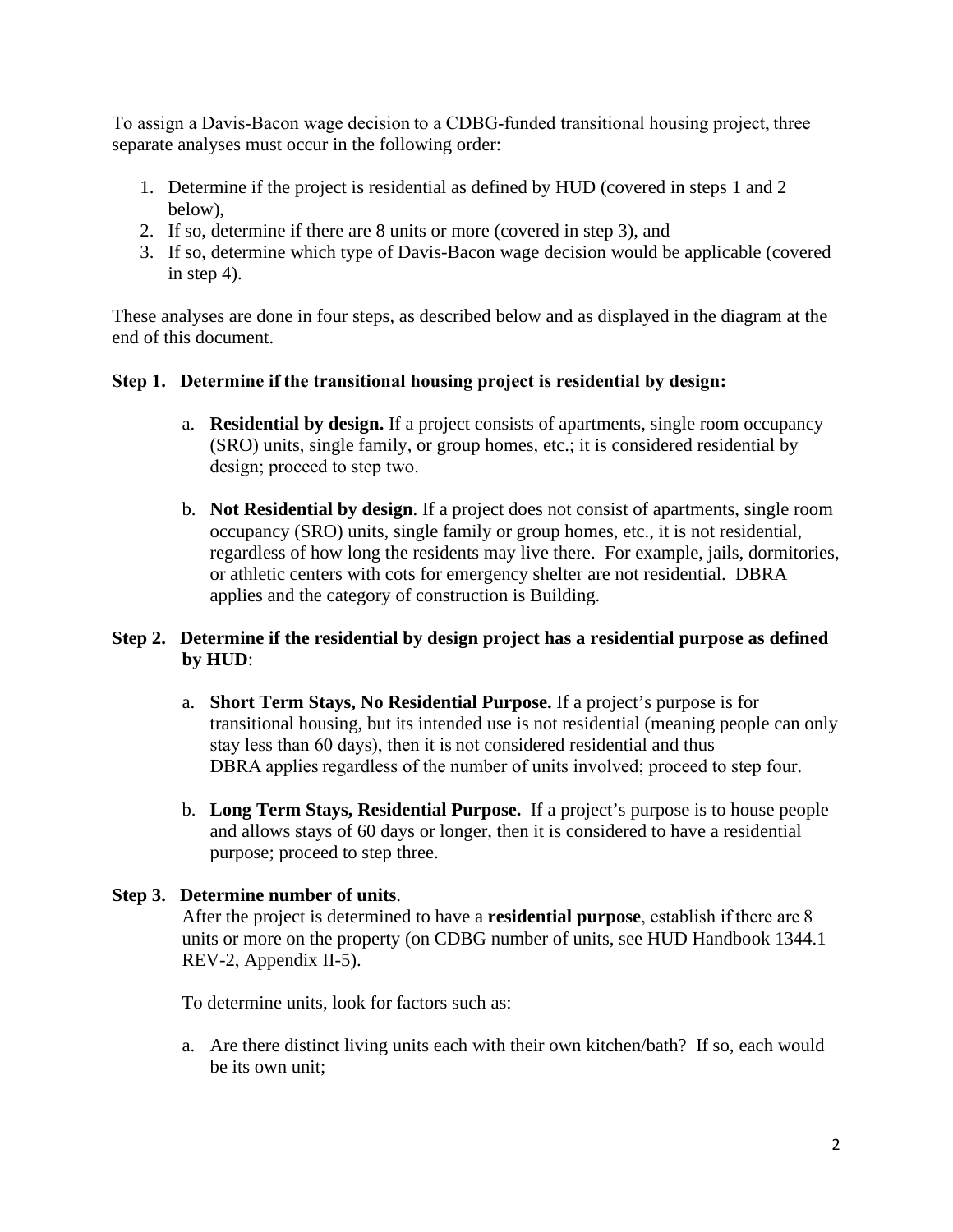- b. Is the building(s) designed in a manner physically like a single-family residence (both in layout and in scale) and are the residents expected to live as a single group or "family" with a shared kitchen and general shared bathrooms? If so, then each building would likely be considered a single unit.
- c. SROs are normally considered one unit (one person per room), even though they lack individual kitchens and bathrooms.
- d. The number of units in conversions of churches, schools, etc. will depend upon the design of the renovated facility rather than its original design.

If there are eight units or more on the property, DBRA is applicable; proceed to step four. If there are less than eight units on the property, DBRA does not apply and no further analysis is necessary.

#### **Step 4: Determine Davis-Bacon wage rate.**

Since DBRA applies to the project, determine the character of construction that is applicable to the project, as per the U.S. Department of Labor All Agency Memoranda 130, 131, and 236, and HUD Handbook 1344.1 REV-2, Chapter 3. Then determine the applicable DOL Davis-Bacon wage decision based on the character of construction.

#### **Transitional Housing Analysis Diagram:**